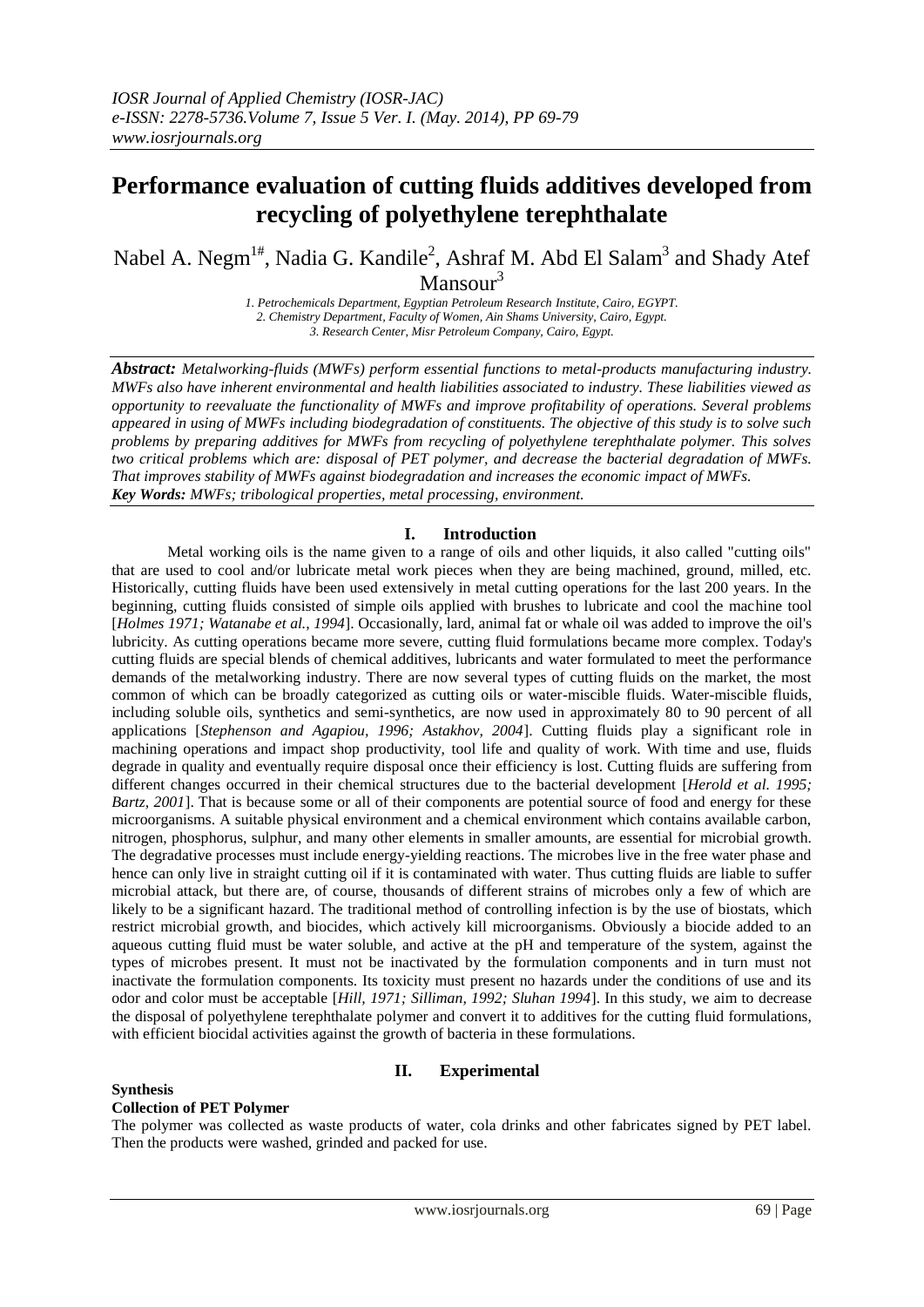## **Hydrolysis of PET Polymer**

PET (40 g) was charged in flat 500 ml flask equipped with mechanical stirrer and thermometer. Then polyethylene glycol (40 g) with different molecular weight (400, 600 and 1000 g/mole) was added individually, and the reaction mixture was heated under stirring for 150 minutes. The product of the hydrolysis was then cooled and abbreviated as PET400, PET600 and PET1000 [*Shukla et al. 2008*]. In order to remove the unreacted glycol, excess distilled water was added to the glycolyzed products and the solution was vigorously stirred and then filtered. The water would dissolve any unreacted glycols and the most of the glycolyzed products precipitated out [*Mansour and Ikladious, 2002*], **Scheme 1**.

## **Synthesis of Bromoacetate Derivatives**

A mixture of hydrolyzed PET (glycolyzed products) and bromoacetic acid was esterified in 1:1 molar ratio in 250 ml xylene as a solvent and p-toluene sulfonic acid as a dehydrating agent in a dean-stark apparatus. The reaction end point was noticed when the calculated water of the reaction was obtained (1.8 ml). Then the mixture was cooled and allowed to quaternization with excess amount of triethyl amine and pyridine individually. The obtained products were designated as PET400Br, PET600Br and PET1000Br [*Negm and Aiad, 2007*], **Scheme 2**.

## **Synthesis of the Cutting Fluid Additives**

The quaternization was performed in acetone as a solvent and the reflux of the quaternization reaction was extended to 10 hours. After obtaining the desired quaternary products, the reaction matrix was cooled, filtered and washed twice by acetone and finally by petroleum ether. The obtained products were dried under vacuum and stored under desiccator. The obtained products were designated as PET400BrT, PET600BrT and PET1000BrT for triethyl amine derivatives and PET400BrPy, PET600BrPy, PET1000BrPy for pyridine derivatives, respectively [*Negm and Mohamed, 2008*].

# **Application in cutting fluids additives**

**Formulation**

The cutting fluids used in the study were two types; the first is the standard cutting fluid and the second is the formulated cutting fluid. The standard cutting fluid is formed of: base (mineral) oil (3.75 mL), emulsifier (0.9 mL), corrosion inhibitor (0.5 mL) (0.1% solution of CTAB in water), coupling agent (0.1% solution of polyaminated fatty acid as secondary emulsifier and used to emulsify oil in water) (0.8 mL) and biocide (Glokill-77=0.05  $g/mL$ , formaldehyde-amine condensation product) and the remainder is water to complete the mixture to 100 mL. The formulated cutting fluid is formed of: base (mineral) oil (3.75 mL), emulsifier (0.9 mL), corrosion inhibitor (0.5 mL) (0.1% solution of CTAB in water), coupling agent (0.1% solution of polyaminated fatty acid as secondary emulsifier and used to emulsify oil in water) (0.8 mL) and the synthesized additives (PET400BrT, PET600BrT, PET1000BrT, PET400BrPy, PET600BrPy and PET1000BrPy) with different ratios  $(0.05, 0.025, 0.0125, 0.00625 \text{ g/mL})$  and the remainder is water to complete the mixture to 100 mL.

#### **2. Instrumentation**

**(a)** Flash point measurements were performed using: Digital Electric Pensky-Martens, S.D.M. Apparecchi Scientifici Srl, Italy.

**(b)** Surface tension measurements were performed using: Du-Noüy tensiometer (Krüss type K6), Germany.

**(c)** Kinematic viscosity measurements were performed using: Tamson, model TV4000, Holland.

**(d)** Specific gravity measurements were performed using: KEM, model DA-640, Japan.

**(e)** pH value measurements were performed using: InoLab pH 720 WTW, Germany.

## **Measurements**

The biological and tribological properties of the standard and formulated cutting fluids were evaluated using ASTM and IP standards.

## **Kinematic Viscosity at 40 <sup>o</sup>C and 100 <sup>o</sup>C**

It describes the viscosity of the cutting fluid formulation at 40  $^{\circ}$ C and 100  $^{\circ}$ C which is suitable for metal working at low and high temperatures of bending and twisting [*ASTM D 445 2006*].

## **Specific Gravity**

It describes the workability of the cutting fluid formulation [*ASTM D 4052, 2002*]. The measurements procedures are as follow:

1- Introduce a small amount (about 0.7 mL) of sample into the clean, dry sample tube of the instrument using a suitable syringe.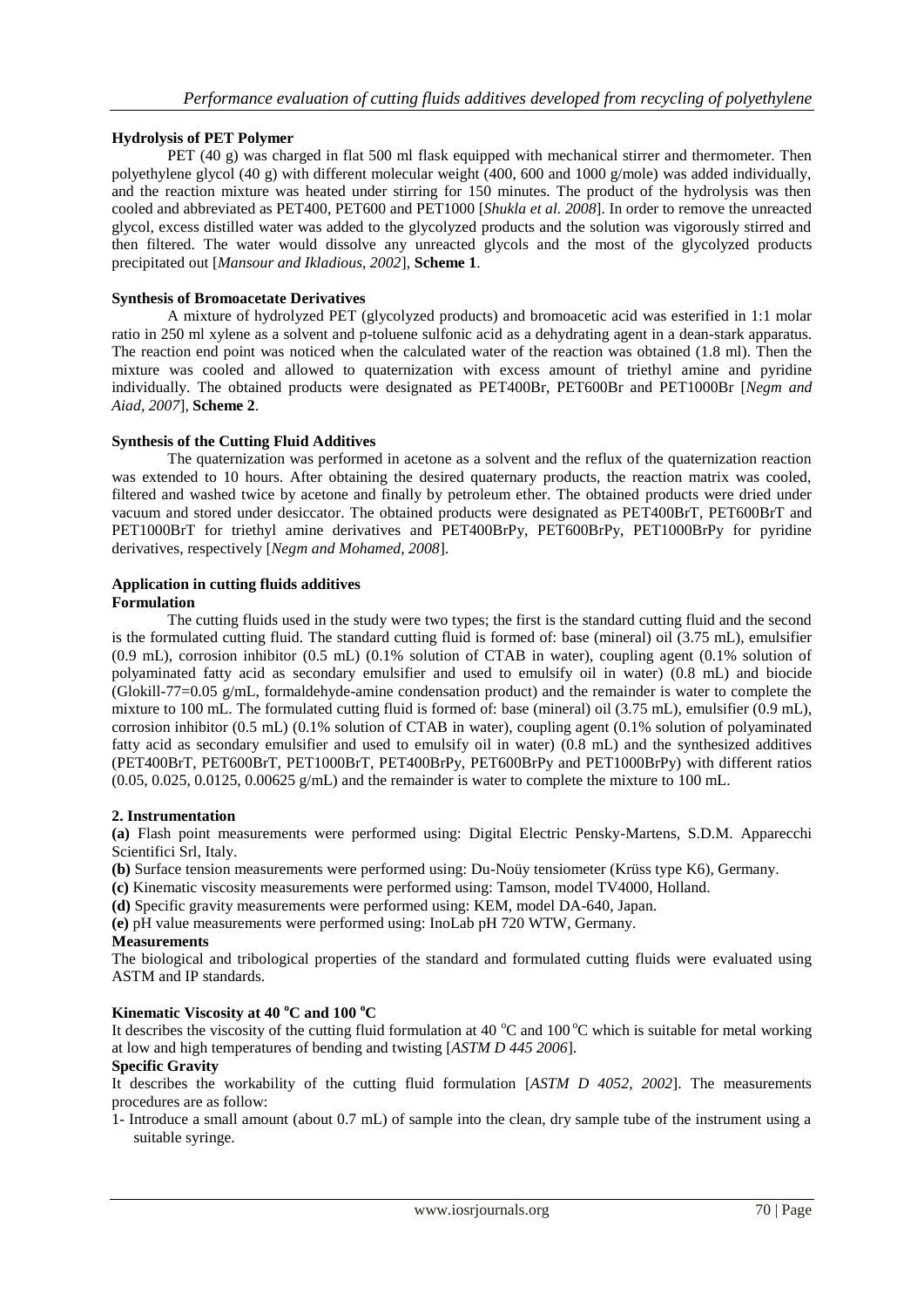- 2- The sample can also be introduced by siphoning. Plug the external TFE-fluorocarbon capillary tube into the lower entry port of the sample tube. Immerse the other end of the capillary in the sample and apply suction to the upper entry port using a syringe or vacuum line until the sample tube is properly filled.
- 3- Turn on the illumination light and examine the sample tube carefully. Make sure that no bubbles are trapped in the tube, and that it is filled to just beyond the suspension point on the right-hand side. The sample must be homogeneous and free of even the smallest bubbles.
- 4- After the instrument displays a steady reading to four significant figures for density, indicating that temperature equilibrium has been reached, record the density.
- 5- The recorded value is the final result, expressed either as density in  $g/mL$ , kg/m<sup>3</sup> or as relative density.

## **III. Rust Prevention**

It describes the protection of the metal during processing using the cutting fluid formulations [*ASTM D 665, 2006*]. A mixture of 300 mL of the oil under test is stirred with 30 mL of synthetic sea water (3.5g NaCl/100 mL H<sub>2</sub>O) at a temperature of 60  $\pm$  1 °C with a cylindrical copper test rod completely immersed therein. The test was repeated three times for 4 h and the test rod is observed for signs of rusting and the degree of rusting.

#### **Flash Point**

It describes the ability of the cutting fluid formulation to flash at the processing temperature [*IP 35, 2001*]. Thoroughly clean and dry all parts of the cup and its accessories. Remove all traces of solvent used to clean the apparatus. Fill the cup with the sample up to the level indicated by the filling-mark. Place the clip carrying the thermometer and test-flame on the cup, and set the latter in the stove. Ensure that the locating devices are properly engaged. Insert the thermometer. If it is known that the oil will flash above  $104 \degree C$ , use the IP 16C or ASTM 10C thermometer, otherwise, it is preferable to start with the IP 15C or ASTM 9C thermometer and change if a temperature of 104-110  $^{\circ}$ C is reached. Light the test-flame and adjust it so that it is of the size of a bead 4 mm in diameter. Apply heat at such a rate that the temperature recorded by the thermometer increases not less than  $5^{\circ}$ C or more than  $6^{\circ}$ C/min, and observe the surface of the oil carefully. Open flash point is the point when a flash first appears at any point on the surface of the oil. Fire Point is the point at which the oil ignites.

#### **Viscosity Index**

It describes the flow tendency of the cutting fluid formulation in order to be efficient in removing the metal processing products [*ASTM D 2270, 2004*]. The viscosity index (VI) is determined from the following equation:

## **VI = [(L-U) / (L-H)] x 100**

#### where:

**L** = kinematic viscosity at 40 °C of an oil of 0 viscosity index having the same kinematic viscosity at 100 °C as the oil whose viscosity index is to be calculated,  $mm^2$ /s (cSt)

 $H =$  kinematic viscosity at 40 °C of an oil of 100 viscosity index having the same kinematic viscosity at 100 °C as the oil whose viscosity index is to be calculated  $mm^2$ /s (cSt)

 $U =$  kinematic viscosity at 40 °C of the oil whose viscosity index is to be calculated mm<sup>2</sup>/s (cSt).

#### **pH**

It describes the nature of the cutting fluid formulation and its ability to cause rust or corrosion to the metal surface.

#### **Emulsification Power**

It describes the stability of the components which form the cutting fluid formulation and their ability to be homogeneous during application and storage [*IP 263, 1994*].

## **Surface Tension**

It describes the surface spreading of the cutting fluid formulation on the metal surface in term of surface tension value. Surface tension data (γ) of the synthesized additives were measured by Du-Noüy tensiometer (Krüss type K6) (Hamburg, Germany) using platinum ring detachment method and was calibrated by deionized water at 25 <sup>o</sup>C. The surface tension measurements were taken after 1 minute of pouring the solution in the measuring cup to ensure the equilibrium [*ASTM D 1331, 2011*].

#### **Antimicrobial Evaluation**

#### **Growing of Microorganisms**

The bacterial strains were cultured according to standards of the National Committee for Clinical Laboratory (NCCLS) [*National Committee for Clinical Laboratory Standards 1997*]. The bacterial species grow on nutrient agar. The nutrient agar medium consisted of Beef extract (3.0 g/L), Peptone (5.0 g/L), Sodium chloride (5.0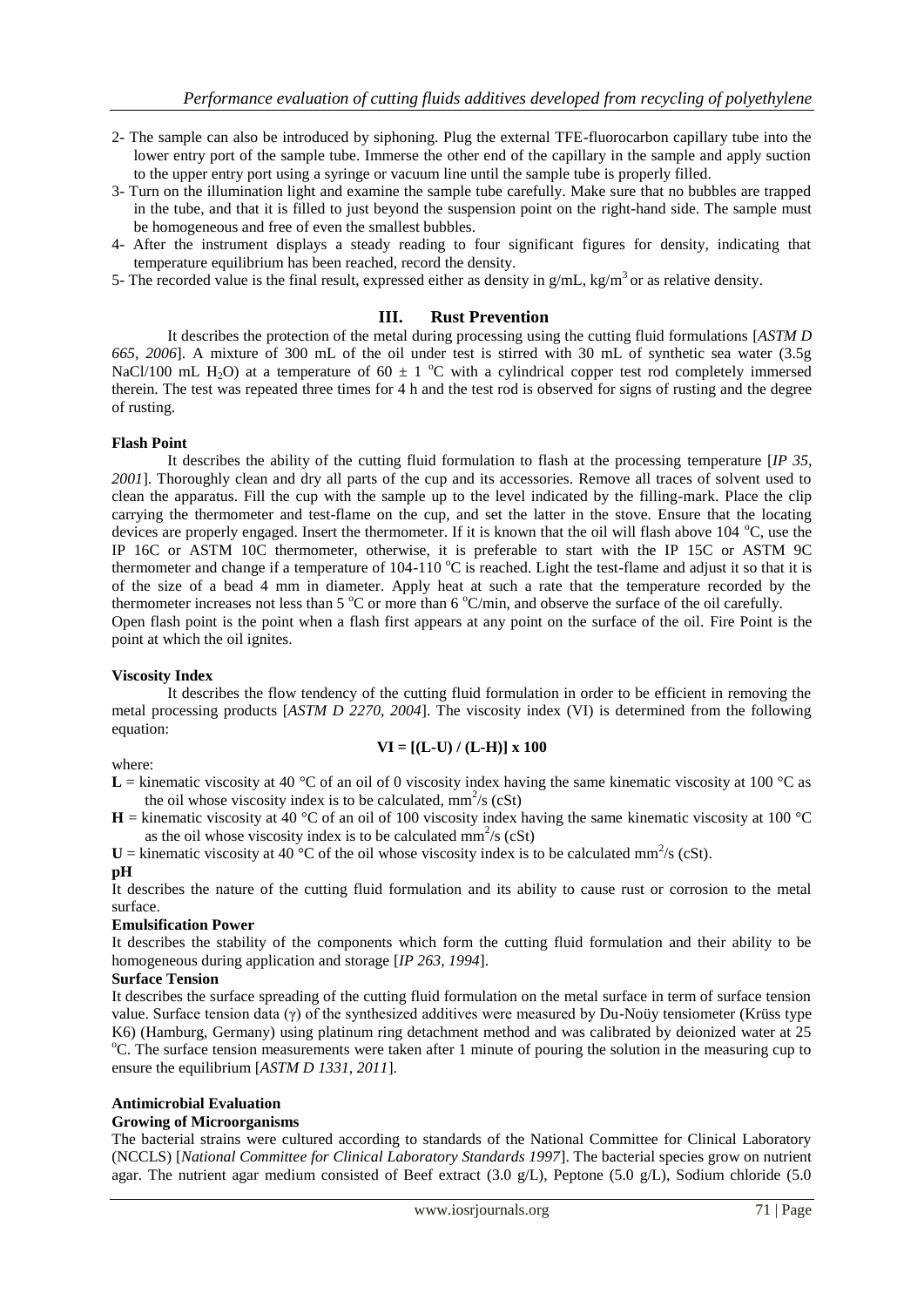$g/L$ ), Agar (20.0  $g/L$ ); then the volume was completed to one liter distilled water, the mixture heated until boiling and the media sterilized by autoclave. The bacterial strains were kept on nutrient agar medium and showed no inhibition zones.

## **Measurements of Resistance and Susceptibility**

For preparation of discs and inoculation, 1.0 mL of inocula were added to 50 mL of agar media and mixed. The agar was poured into 120 mm petri dishes and allowed to cool to room temperature. Wells (6mm in diameter) were cut in the agar plates using proper sterile tubes and filled up to the surface of agar with 0.1 mL of the synthesized cationic additives dissolved in PEG (1, 2, 5 mg/ml PEG). The plates were left on a leveled surface, incubated for 24 h at 30  $^{\circ}$ C and then the diameters of the inhibition zones were read. The inhibition zone formed by these compounds against the particular test bacterial strain determined qualitatively the antibacterial activities of the synthetic compounds. The mean value obtained for three individual replicates was used to calculate the zone of growth inhibition of each sample. The antimicrobial activity was calculated as a mean of three replicates. The tested compounds were completely compatible with the medium of agar and no turbidity was observed during the mixing process [*National Committee for Clinical Laboratory Standards 1997; Negm et al., 2010*].

## **IV. Results And Discussion**

#### **Structure**

The chemical structures of the prepared additives and the intermediates were confirmed using IR and <sup>1</sup>HNMR spectroscopy. The glycolysed intermediates PET400, PET600 and PET1000 showed IR absorption bands at (PET600 taken as representative sample, Figure 1): 3100-3500 cm<sup>-1</sup> centered at 3400 cm<sup>-1</sup> characteristic for hydroxyl group, 2873 cm<sup>-1</sup> for stretching of CH<sub>2</sub> groups, 1718 cm<sup>-1</sup> of the carbonyl groups, 1109 cm<sup>-1</sup> of ether linkage, 950-870 cm<sup>-1</sup> of phenyl groups. <sup>1</sup>HNMR spectra showed signals at: 8.0, 4.9, 3.5, 3.3 and 2.4 ppm corresponding to hydroxyl, phenyl, (COOC*H*<sub>2</sub>CH<sub>2</sub>O), (COOCH<sub>2</sub>CH<sub>2</sub>O), (CH<sub>2</sub>)<sub>n</sub>, **Fig. 2**.

The bromoacetyl intermediates PET400Br, PET600Br and PET1000Br showed IR absorption bands identical absorption bands for PET400, PET600 and PET1000, and also anew absorption band was reported at 650 cm<sup>-1</sup> corresponds to the C-Br stretching, **Fig. 3**. While the <sup>1</sup>HNMR spectra showed the characteristic signal at 4.0 ppm as an indication for the bromo-substitution, **Fig. 4**.

The obtained quaternary ammonium derivatives PET400BrT, PET600BrT, PET1000BrT, PET400BrPy, PET600BrPy and PET1000BrPy showed a characteristic absorption band at 3060 cm<sup>-1</sup> characteristic for the quaternary nitrogen (N<sup>+</sup>), **Figs. 5-6**. While the <sup>1</sup>HNMR spectra showed the distribution of the protons, **Figs. 7-8**. From the above data of IR and <sup>1</sup>HNMR spectra, the chemical structures of the obtained intermediates and the cationic surfactants were confirmed as represented in **Schemes 1-3**.

#### **Evaluation of the Additives**

In order to evaluate the synthesized additives as biocides to prevent the potential effect of microorganisms on the constituents of the cutting fluids formulations, two evaluation steps were preceded. The first was the biocidal activity assay of these additives against the microorganisms in the cutting fluids. The second was the tribological properties of the cutting fluids.

#### **The Biocidal Activity Assay**

The biocidal activity of the synthesized additives was evaluated using freshly prepared cutting fluid contaminated with bacteria in presence of the 0.5-1 % of the different additives. The results of the biological activities of the biocides in the contaminated cutting fluids were listed in **(Table 1)**.

The number of colonies in the untreated sample was too much to be counted. That was accompanied by the turbidity appearance in the sample after two days with unacceptable odor and starts to separate into two layers.

The treated samples with the different biocides showed stability in appearance, color, homogeneity and odor. The biocidal activities of the different additives were measured at different concentrations. The obtained MIC values were 0.5% for all of the different additives. The data of the biocidal activity were considered at different concentrations. But to determine the exact concentration which will be suitable as an efficient additive, the results of the tribological properties were considered.

#### **Tribological Properties**

The tribological properties of the cutting fluids formulated with the synthesized additives (PET400BrT, PET600BrT, PET1000BrT, PET400BrPy, PET600BrPy and PET1000BrPy) were compared by the standard cutting fluid formulated with the commercial additive of commercial biocides, corrosion inhibitor and emulsifier.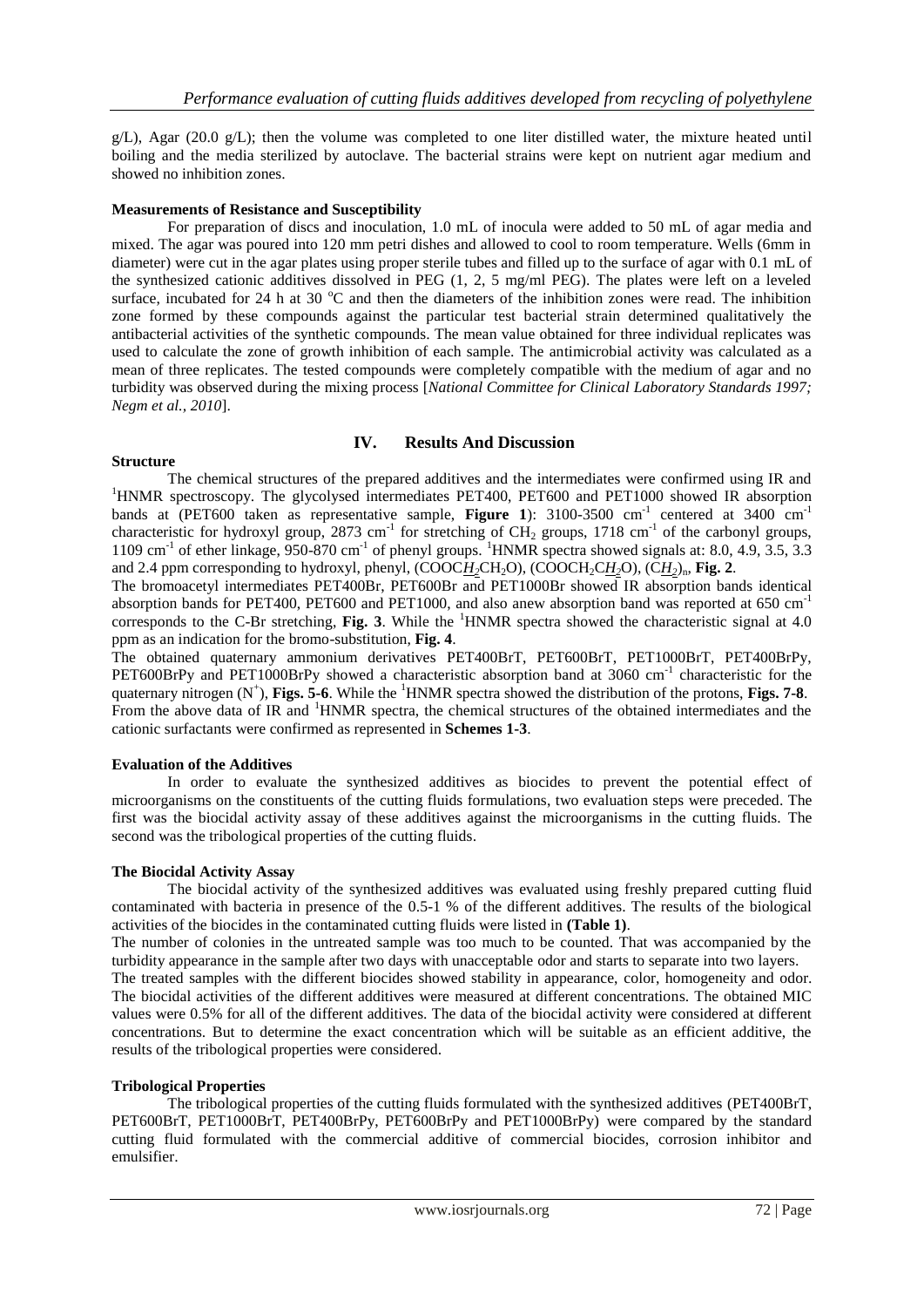## **Kinematic Viscosity**

The kinematic viscosity represents the viscosity of the cutting fluid formulation and the retaining of the viscous structure of the formulation at different temperatures. The viscosity retaining is very important as a characteristic of the cutting fluid. Viscous fluids have ability to form film on the metal fabricates during processing, therefore, cooling and lubricating efficiency increased. Furthermore, increases the life time of the tools and machines.

The kinematic viscosities at 40  $^{\circ}$ C and at 100  $^{\circ}$ C of the standard cutting fluid were 32.87 and 5.39  $mm<sup>2</sup>/s$  (cSt). The addition of the synthesized additives at different ratios of: 0.1, 0.25, 0.5 and 1% has no change on the kinematic viscosities of the formulated cutting fluids at 40  $^{\circ}$ C and 100  $^{\circ}$ C considerably. The change of these two values was in the range of 0.1-0.2  $mm^2/s$  (cSt). The relative stability of the viscosity of the cutting fluids at these two temperatures in the presence of the different additives showed their validity in the formulation of cutting fluid formula.

#### **Specific Gravity**

The specific gravity is the second parameter which monitored in the cutting fluid formulation. The specific gravity shows the workability of the cutting fluid formulation in the cutting or twisting processes of the metals. Increasing the specific gravity of the cutting fluid increases the torsion on the machines, which may causes damage to the working tools. The specific gravity of the standard cutting fluid is 0.911 g/ml. The addition of the different additives at different concentrations has no effect on the specific gravities of the formulated cutting fluids. That indicates the suitability of these additives and the lake of diverse in their presence in the formulation.

#### **Flash Point**

The flash point of the cutting fluid is the third parameter described the ability of the cutting fluid to flash in the open air under the influence of the heat. During the metal processing, temperature is increased considerably due to the friction of the metal surface by the cutting and machining tools. The increase of temperature can produce flame, which is responsible for the fire. The additives of the cutting fluids are suitable when they don't decrease their flash points. The flash point of the cutting fluid is 195 °C. The addition of the different additives at different concentrations is quietly changed the flash points of the different formulations. The change of the flash points was in the range of  $1-2$  °C, which can be considered in the safe side of the flash point variation.

#### **Rust Prevention**

Corrosion of the metallic fabricates after the manufacture is mainly happened due to the interaction of the metal by the oxygen. It is important to protect the metal fabricates after fabrication, which is achieved by the use of the corrosion inhibitors in the chemical formulation of the cutting fluids. Therefore, cutting fluids must contain corrosion inhibitors to prevent rust formation during the processing. Rust protection or corrosion inhibition tendency of the cutting fluids towards copper strips is the fourth important parameter characterizes the applicability of the cutting fluids. The standard cutting fluid showed no rust or corrosion products formation after the immersion of copper strip for 3 days. On the other hand, the addition of the different additives at different concentrations showed stabilization of the copper strip, either rust or corrosion products formation. That showed the ability of these additives to prevent rust of metallic fabricates when used in the formulation of the cutting fluids.

## **Viscosity Index**

The viscosity index is a parameter describes the fluidity of the cutting fluid during processing. This factor is very important because high viscosity index formulations cannot cover the entire metal surface during the fabrication processes. That leads to increase the temperature of the machines and fabrication tools, which consequently decreases their lifetimes. The viscosity index of the standard cutting fluid is 96, which did not change after the addition of the different additives to the cutting fluids at the entire range of concentration.

#### **pH**

The acidity of the cutting fluid is determined in term of pH. The cutting fluid is generally alkaline to prevent the corrosion of the metal fabricates. The standard cutting fluid has a pH value of 9. The addition of the cutting fluid additives did not alter the pH of the formulated cutting fluid, i.e., remained at 9.

#### **Emulsification Power**

The cutting fluid formulation, as represented above, is simply an emulsion of oil and water. The stability of that emulsion is a key phenomenon which determined the applicability of the cutting fluid. The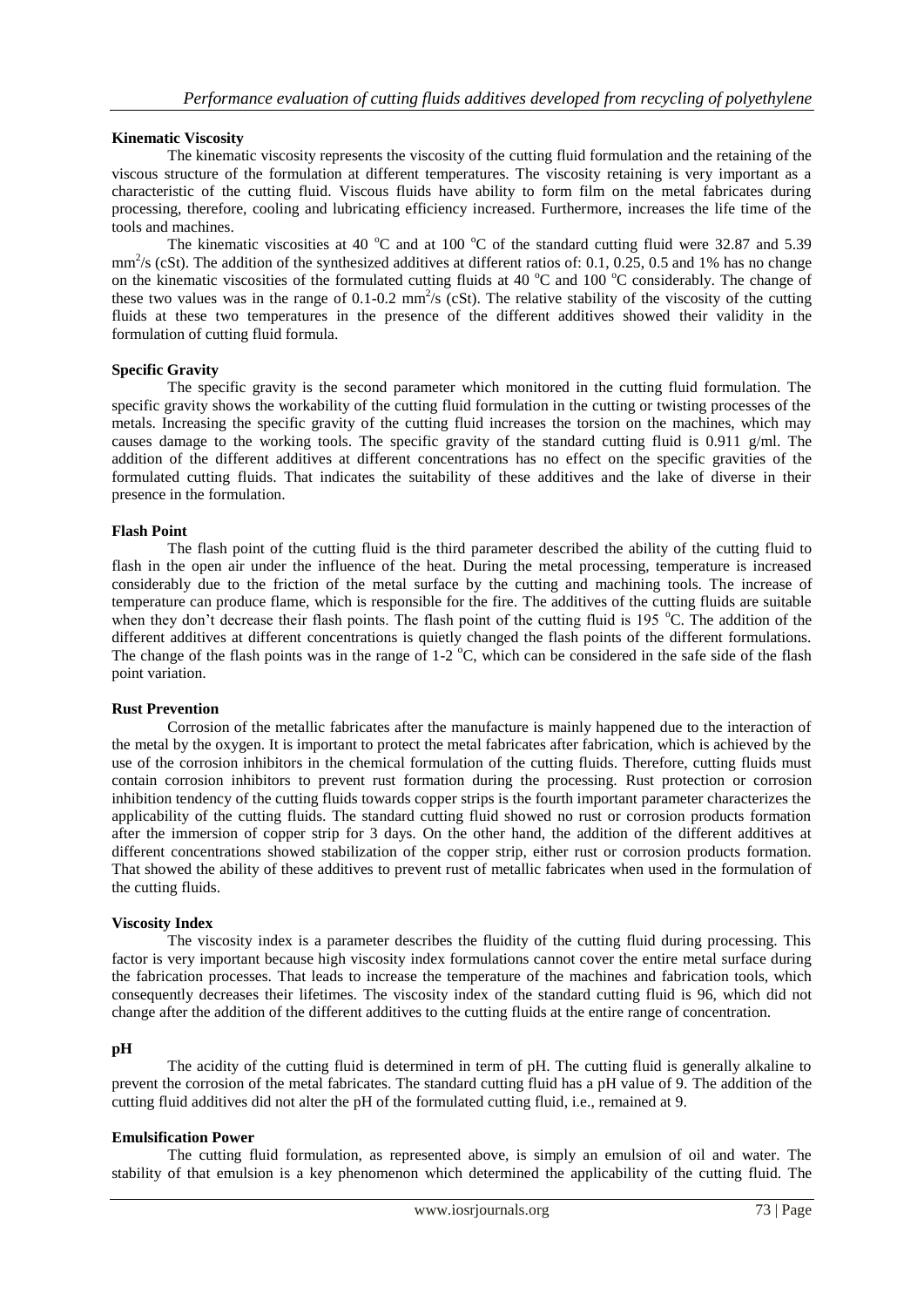emulsification power is determined the stability of the cutting fluid after certain time. Decreasing the emulsion stability of the cutting fluid leads to separation of the oil and water into two layers. The formulated cutting fluids with the synthesized additives showed two different behaviors depending on the concentration of each additive. At lower additives concentrations of 0.1 and 0.25%, the emulsion stabilities of the cutting fluids were very high and there was no turbidity in the formula after 14 days. But, increasing the concentration of the additives to 0.5 and 1% decreases the emulsion stability of the formula to 7 days. Finally, increasing the concentration of the additives to more than 1% showed sharp dropdown in the emulsion stability of the cutting fluid formulation to less than 2 days.

## **V. Conclusions**

From the results obtained in this study we can reach to the following conclusions:

- 1. The recycling of polyethylene terephthalate can produce efficient additives to the cutting fluid formulation without changing the tribological properties of these formulations according to the ASTM and IP standards.
- 2. Increasing the ratio of the synthesized additives has no effect on several properties of the cutting fluids including: viscosity, specific gravity, flash point, rust prevention, viscosity index and pH.
- 3. The maximum additives concentration which has no effect on the stability of the cutting fluid formulation is  $1\% = 0.05$  ml.
- 4. The additives have excellent biocidal activity against bacterial growth in cutting fluids, so these compounds can be used as efficient biocides for preventing bacterial growth in cutting fluid.

#### **References**

- [1]. Astakhov VE, 2004, The assessment of cutting tool wear. Int. J. Machin. Tool Manuf, 44:637-647.
- [2]. ASTM D 1331, 2011, Standard Test Methods for Surface and Interfacial Tension of Solutions of Surface-Active Agents.
- [3]. ASTM D 2270, 2004, Standard Practice for Calculating Viscosity Index from Kinematic Viscosity at 40°C and 100°C.<br>[4]. ASTM D 4052, 2002, Standard Test Method for Density and Relative Density of Liquids by Digital Dens
- [4]. ASTM D 4052, 2002, Standard Test Method for Density and Relative Density of Liquids by Digital Density Meter.<br>[5]. ASTM D 445, 2006, Standard Test Method for Kinematic Viscosity of Transparent and Opaque Liquids.
- ASTM D 445, 2006, Standard Test Method for Kinematic Viscosity of Transparent and Opaque Liquids.
- [6]. ASTM D 665, 2006, Standard Test Method for Rust-Preventing Characteristics of Inhibited Mineral Oil in the Presence of Water.<br>[7]. Bartz W, 2001, Ecological and Environmental Aspects of Cutting Fluids. Lub. Eng, 57:13
- [7]. Bartz W, 2001, Ecological and Environmental Aspects of Cutting Fluids. Lub. Eng, 57:13-16. [8]. Herold CH, Limia JM, Steber J, 1995, Comparative evaluation of anaerobic biodegradability
- Herold CH, Limia JM, Steber J, 1995, Comparative evaluation of anaerobic biodegradability of hydrocarbons and fatty derivatives currently used as drilling fluids. Chemosphere, 31:3105-3118.
- [9]. Hill EC, 1971, Microbial Infections in Relation to Corrosion during Metal Machining and Deformation. In Microbial Aspects of Metallurgy, Med. Tech. Pub, 5:129-155.
- [10]. Holmes PM, 1971. Factors Affecting the Selection of Cutting Fluids. Ind. Lubr. Tribol, 2:47-55.
- [11]. IP 263, 1994, Determination of Stability of Water Mix Metal Working Fluids.
- [12]. IP 35, 2001, Determination of Open Flash and Fire Point. Pensky-Martens Method.
- [13]. Mansour SH, Ikladious NE, 2002, Depolymerization of poly(ethylene terephthalate) wastes using 1,4-butanediol and triethylene glycol. Polym. Test, 21:497-505.
- [14]. National Committee for Clinical Laboratory Standards 1997, Methods for dilution antimicrobial susceptibility tests for bacteria that grow aerobically. Approved standard M7-A4, Wayne.
- [15]. Negm NA, Aiad IA, 2007, Synthesis and Characterization of Multifunctional Surfactants in Oil-Field Protection Applications. J. Surfact. Deterg, 10:87-92.
- [16]. Negm NA, Aiad IA, Tawfik SM, 2010, Screening for potential antimicrobial activities of some cationic uracil biocides against wide spreading bacterial strains. J. Surfact. Deterg, 13:503-511.
- [17]. Negm NA, Mohamed AS, 2008, Synthesis, Characterization and Biological Activity of Sugar-Based Gemini Cationic Amphiphiles. J. Surfact. Deterg, 11:215-221.
- [18]. Shukla SR, Harad AM, Jawale LS, 2008, Recycling of waste PET into useful textile auxiliaries. Waste Manag, 28:51-60.
- [19]. Silliman JD, Perich R, 1992, Cutting and Grinding Fluids: Selection and Application, Second Edition. Dearborn, Michigan: Society of Manufacturing Engineers.
- [20]. Sluhan CA 1994, Selecting the Right Cutting and Grinding Fluids. Tool Prod.
- [21]. Stephenson DA, Agapiou JS, 1996, Metal Cutting Theory and Practice. Marcel Dekker, New York.<br>[22]. Watanabe S, Nakagawa H, Ohmori Y, Fujita T, Sakamoto M, 1994, Characteristic Properties of
- [22]. Watanabe S, Nakagawa H, Ohmori Y, Fujita T, Sakamoto M, 1994, Characteristic Properties of Cutting Fluid Additives Derived from the Derivatives of Ricinoleic Acid Polymers. J. Am. Oil. Chem. Soc., 71:1003-1006.

#### **Table 1: The results of the biological activities of the biocides in the contaminated cutting fluids**

| <b>Tests</b><br><b>Samples</b> | <b>Minimum Inhibitory</b><br>Concentration, (MIC) | <b>Bacterial Colonies</b><br>Count, (BCC) | <b>Efficiency</b> of<br>additive $(\% )$ |
|--------------------------------|---------------------------------------------------|-------------------------------------------|------------------------------------------|
| <b>Standard</b>                |                                                   | Too many to be counted                    |                                          |
| PET400BrT                      | $0.5\% = 0.025$ ml                                | No visible growth                         | About 100\%                              |
| PET600BrT                      | $0.5\% = 0.025$ ml                                | No visible growth                         | About 100%                               |
| PET1000BrT                     | $0.5\% = 0.025$ ml                                | No visible growth                         | About 100%                               |
| PET400BrPy                     | $0.5\% = 0.025$ ml                                | No visible growth                         | About 100%                               |
| PET600BrPy                     | $0.5\% = 0.025$ ml                                | No visible growth                         | About 100%                               |
| PET1000BrPy                    | $0.5\% = 0.025$ ml                                | No visible growth                         | About 100%                               |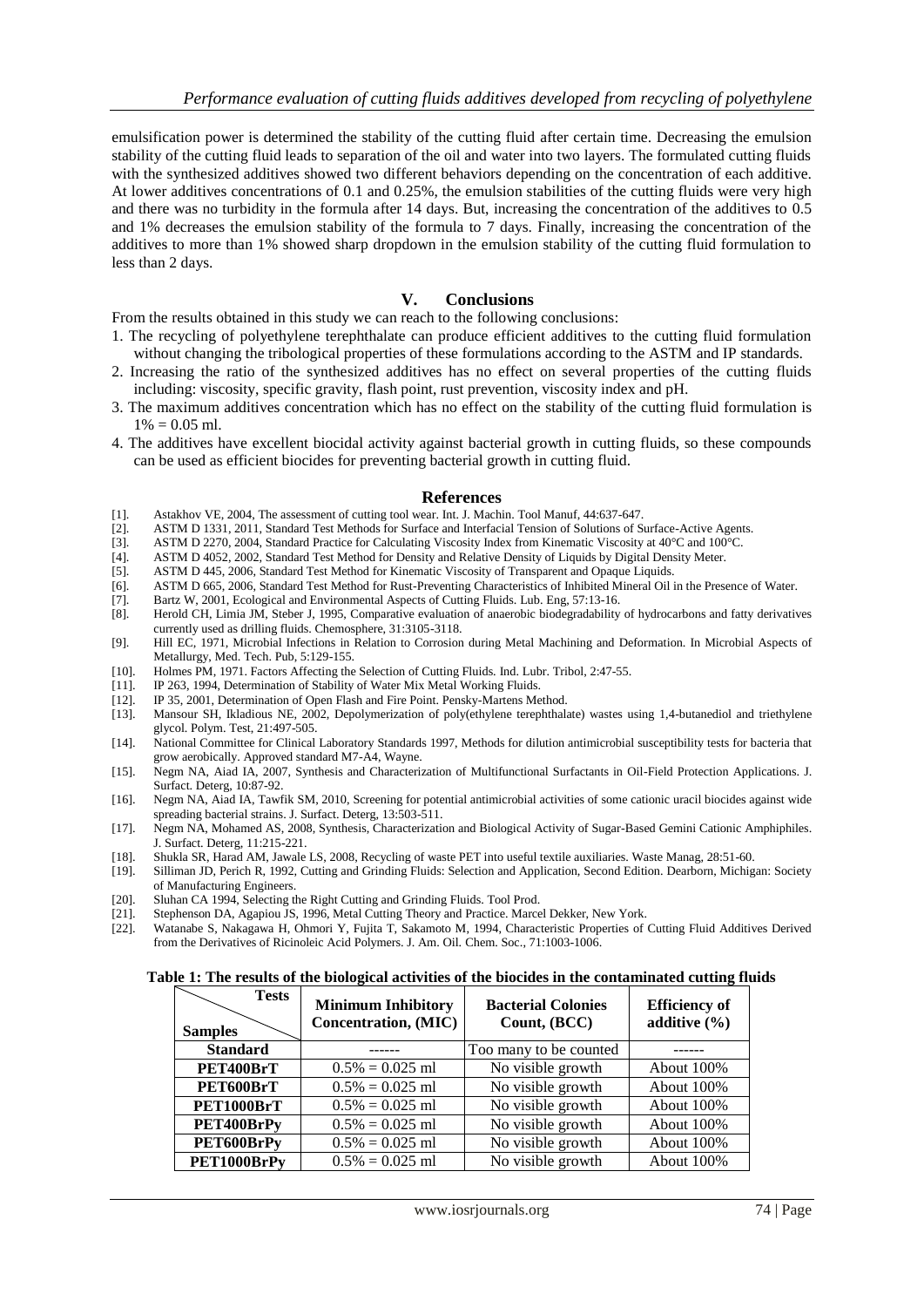

**Glycolyzed PET Scheme 1: Glycolysis of PET.**



**Glycolyzed PET bromoacetate derivatives Scheme 2: Synthesis of glycolyzed PET bromoacetate derivatives.**



**Scheme 3: Synthesis of cationic surfactants, PET400BrT, PET600BrT, PET1000BrT PET400BrPy, PET600BrPy and PET1000BrPy.**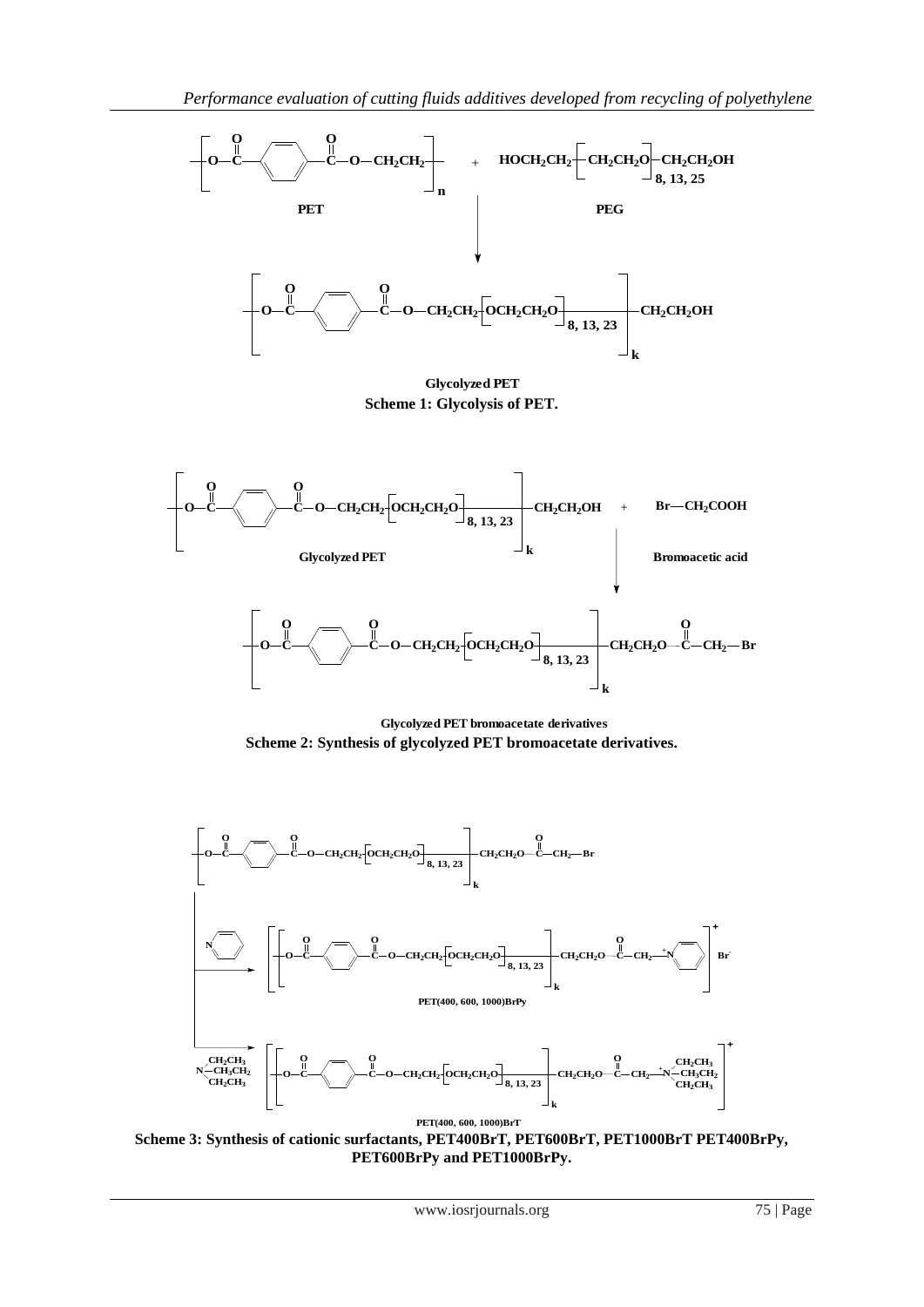

**Figure 1: IR spectra of PET600**



**Figure 2: <sup>1</sup>HNMR spectra of PET600.**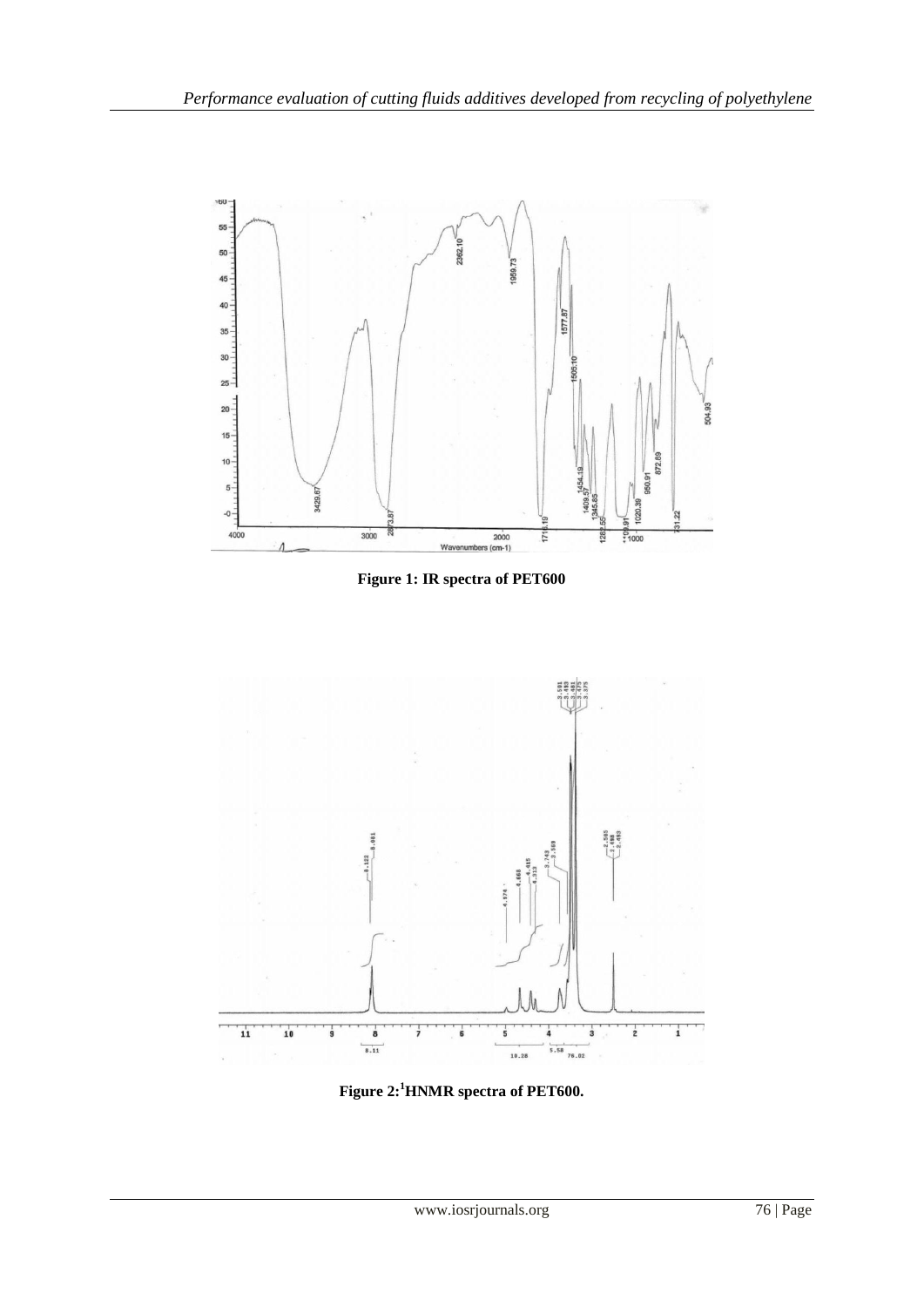

**Figure 3: IR spectra of PET600Br.** 



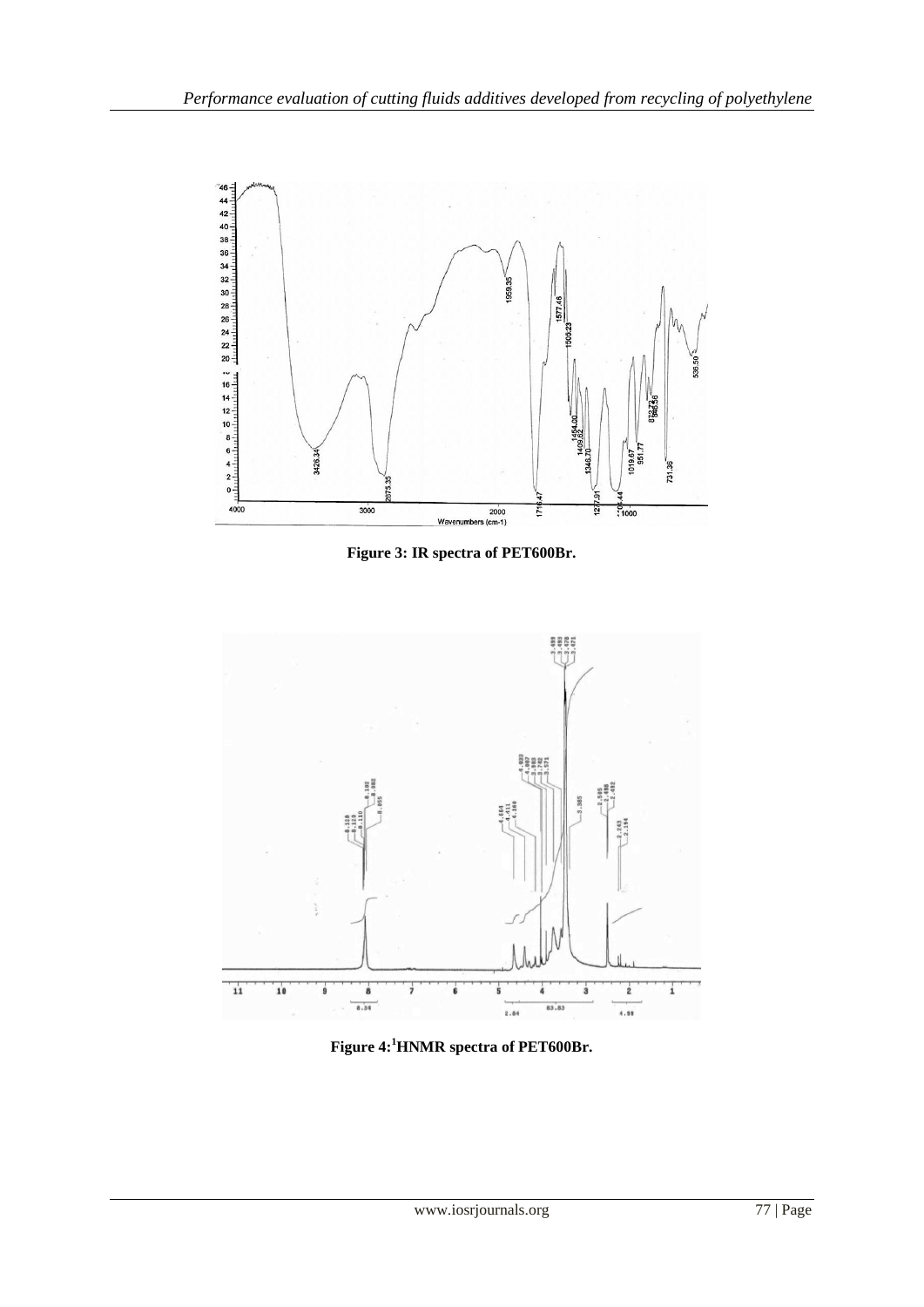